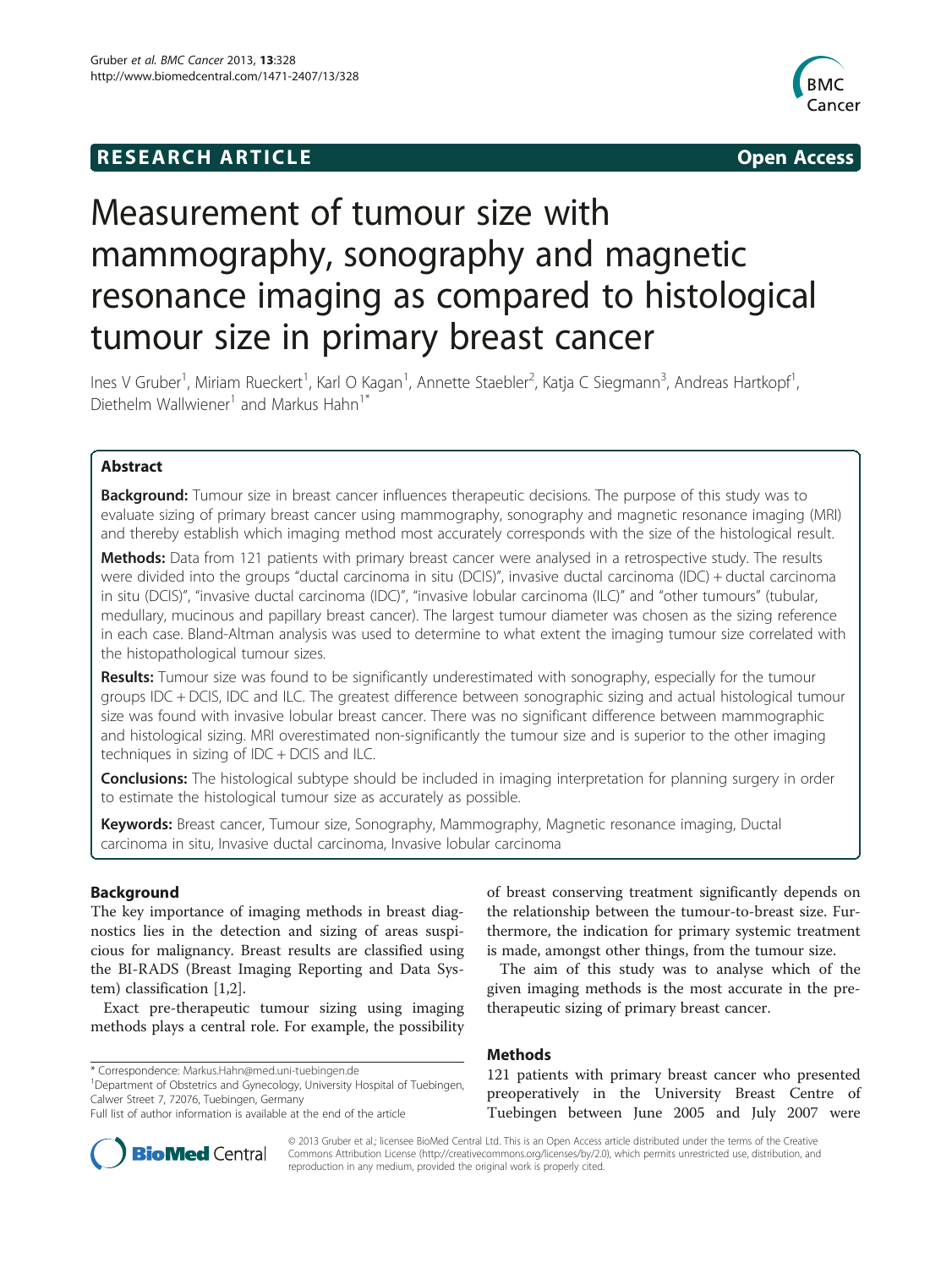retrospectively analysed. All patients fulfilled the following criteria: primary breast cancer, no neoadjuvant chemotherapy, complete documentation of the tumour size from mammography, sonography and magnetic resonance imaging (MRI) as well as the postoperative histological tumour size. The largest tumour diameter was chosen as the sizing reference in each case.

#### Diagnostic imaging equipment

Mammography was performed using two digital full field instruments (Senographe 2000 D, GE Healthcare, Munich, Germany; Selenia, Hologic GmbH, Frankfurt am Main, Germany).

Sonography was performed using a linear transducer with a 50 mm width and a frequency of 12 MHz. Models iU22 and HD 11 from Philips (Philips GmbH Healthcare, Hamburg, Germany) were used. The examination was carried out using "Spatial Compound Imaging" and "XRES Adaptive Image Processing". Measurement of tumor size took the echopoor centre of the lesion and the echogenic halo into account. The clinical examiner held a minimum of the Degum Level 2 qualification.

Magnetic resonance imaging (MRI) was performed using a 1.5 Telsa system (Gyroscan Achieva, Philips GmbH Healthcare, Hamburg, Germany). A T1-weighted dynamic gradient echo sequence (T1w-FFE = Fast Field Echo) with a native and 7 post-contrast medium series was used. Automated bolus injection of 0.16 mmmol Gadobutrol per kg body weight followed by 10 ml saline were infused intravenously. Image post-processing included the generation of subtraction series and reconstruction of a MIP (maximum intensity projection). Imaging analysis was carried out using the digital data with the help of a suitable workstation (View Forum, Philips Healthcare, Hamburg, Germany).

Only physicians who were specialized on breast diagnostics performed and reviewed each imaging.

#### Statististical evaluation

The histological results were divided into the groups "ductal carcinoma in situ (DCIS)", "invasive ductal carcinoma (IDC) + ductal carcinoma in situ (DCIS)", "invasive ductal carcinoma (IDC)", "invasive lobular carcinoma (ILC)" and "other tumours" (tubular, medullary, mucinous und papillary breast cancer). The largest tumour diameter was chosen as the sizing reference in each case. Bland-Altman analysis was used to determine to what extent the imaging tumour size correlated with the histopathological tumour sizes.The mean difference between the imaging and the histological results was calculated and related to the interval in which 95% of the calculated differences were found (LOA = limits of agreement). Size variation on imaging versus pathology were reported as median and interquartile range, using

There was no objection against the study from the local ethic committee.

## Results

## Patient collective and malignancy assessment using imaging

121 patients with primary breast cancer were evaluated in a retrospective analysis. The median age was 57 years (range 35–92). An IDC was present in 33.9% of the cases. 31.4% of the patients were allocated to the IDC + DCIS tumour group, and a DCIS alone or ILC alone were found in 12.4% and 14.9% respectively. "Other tumours" occurred in 7.4% of the cases.

The density level of the breast tissue was graded using mammography according to the American College of Radiology (ACR) [[1\]](#page-6-0) classification system. In doing so, 8.3% exhibited predominantly lipomatous glandular tissue (ACR I). A mammographic density grade II was present in 29.8% and a density grade III in 47.9%. 13.2% of women had very dense glandular tissue (ACR IV). Density grading was not carried out in one case (0.8%). Malignancy assessment using imaging was performed according to the BI-RADS classification system [\[1](#page-6-0)], whereby 96.6% of the sonographic results, 90.9% of the mammography results and 100% of the MRI results were pre-interventionally classified as BI-RADS 4 or higher (Table [1\)](#page-2-0).

## Comparison of histological sizing with the sizing indication from sonography, mammography and MRI

As demonstrated in Table [2,](#page-2-0) there was a mean difference between the sonographic and histological sizing of -8 mm (LOA: -43 to 28 mm). The median difference was -2 mm (interquartile range: -10 to 1 mm, Figure [1](#page-3-0)). In the total sonographic collective, there was a highly significant underestimation of tumour size (Table [2](#page-2-0)), which can be particularly seen in histologically larger lesions (Figure [2](#page-3-0)). Based on the individual tumour groups, a significant underestimation of size was detected for IDC + DCIS, IDC and ILC (Table [2\)](#page-2-0).

The mean difference between mammography and histology was -1 mm (LOA: -36 to 34 mm, Table [2\)](#page-2-0). The median difference was 0 mm (interquartile range: -5 to 4 mm, Figure [1](#page-3-0)). There was a non-significant underestimation of size in the whole collective (Figure [3](#page-4-0)) with no significance based on the individual tumour groups (Table [2\)](#page-2-0).

Using MRI, the mean difference in sizing, as compared to the histological tumour size, was found to be 2 mm (LOA: -34 to 39 mm, Table [2](#page-2-0)). The median difference was 2 mm (interquartile range: -1 to 7 mm, Figure [1\)](#page-3-0), which corresponded with a non-significant size overestimation in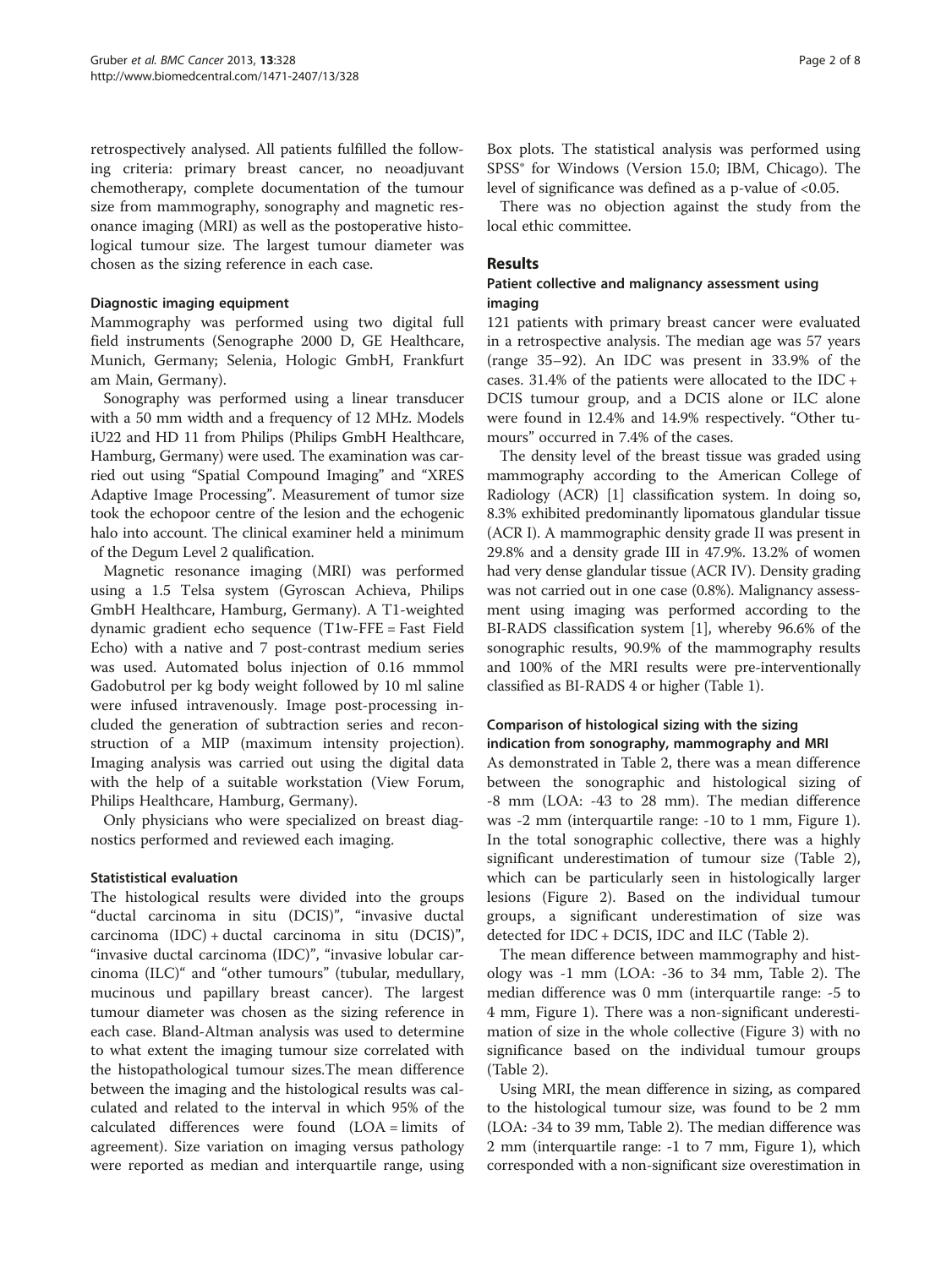|                    | <b>BI-RADS</b> classification | <b>Isolated DCIS</b> | <b>IDC-DCIS</b> | Isolated-IDC | <b>Isolated ILC</b> | Other tumours | <b>Total</b> |  |
|--------------------|-------------------------------|----------------------|-----------------|--------------|---------------------|---------------|--------------|--|
| Diagnostic imaging |                               | N(%)                 | N(%)            | N(%)         | N(%)                | N(%)          | N (%)        |  |
| Sonography         | 0                             | $0(0\%)$             | $0(0\%)$        | $0(0\%)$     | $0(0\%)$            | $0(0\%)$      | $0(0\%)$     |  |
|                    | 1                             | $0(0\%)$             | $0(0\%)$        | $0(0\%)$     | $0(0\%)$            | $0(0\%)$      | $0(0\%)$     |  |
|                    | 2                             | $0(0\%)$             | $0(0\%)$        | 0(%)         | $0(0\%)$            | $1(11.1\%)$   | $1(0.8\%)$   |  |
|                    | 3                             | $0(0\%)$             | $0(0\%)$        | 3(7.3%)      | $0(0\%)$            | $0(0\%)$      | 3(2.5%)      |  |
|                    | 4                             | 10 (66.7%)           | 17 (44.8%)      | 10 (24.4%)   | 8 (44.4%)           | 5 (55.6%)     | 50 (41.3%)   |  |
|                    | 5                             | 5 (33.3%)            | 20 (52.6%)      | 28 (68.3%)   | 10 (55.6%)          | 3 (33.3%)     | 66 (54.5%)   |  |
|                    | 6                             | $0(0\%)$             | $1(2.6\%)$      | $0(0\%)$     | $0(0\%)$            | $0(0\%)$      | $1(0.8\%)$   |  |
| Mammography        | 0                             | $0(0\%)$             | 1(2.6%)         | $0(0\%)$     | $1(5.6\%)$          | $0(0\%)$      | 2(1.7%)      |  |
|                    | 1                             | $0(0\%)$             | $0(0\%)$        | $0(0\%)$     | $0(0\%)$            | $0(0\%)$      | $0(0\%)$     |  |
|                    | 2                             | $0(0\%)$             | $0(0\%)$        | $0(0\%)$     | $0(0\%)$            | $0(0\%)$      | $0(0\%)$     |  |
|                    | 3                             | 1(6.7%)              | 4 (10.5%)       | 3(7.3%)      | $0(0\%)$            | $1(11.1\%)$   | 9(7.4%)      |  |
|                    | 4                             | 1(6.7%)              | 12 (31.6%)      | 17 (41.5%)   | 11 (61.1%)          | 5 (55.6%)     | 46 (38.0%)   |  |
|                    | 5                             | 13 (86.6%)           | 19 (50%)        | 17(41.5)     | 6 (33.3%)           | 3 (33.3%)     | 58 (47.9%)   |  |
|                    | 6                             | $0(0\%)$             | 2(5.3%)         | 4 (9.7%)     | $0(0\%)$            | $0(0\%)$      | $6(5.0\%)$   |  |
| <b>MRI</b>         | 0                             | $0(0\%)$             | $0(0\%)$        | $0(0\%)$     | $0(0\%)$            | $0(0\%)$      | $0(0\%)$     |  |
|                    | 1                             | $0(0\%)$             | $0(0\%)$        | $0(0\%)$     | $0(0\%)$            | $0(0\%)$      | $0(0\%)$     |  |
|                    | 2                             | $0(0\%)$             | $0(0\%)$        | $0(0\%)$     | $0(0\%)$            | $0(0\%)$      | $0(0\%)$     |  |
|                    | 3                             | $0(0\%)$             | $0(0\%)$        | $0(0\%)$     | 0(%)                | $0(0\%)$      | $0(0\%)$     |  |
|                    | 4                             | $0(0\%)$             | 2(5.3%)         | 4 (9.8%)     | $0(0\%)$            | $0(0\%)$      | $7(5.8\%)$   |  |
|                    | 5                             | 9(60%)               | 22 (57.9%)      | 26 (63.4%)   | 8 (44.4%)           | 3 (33.3%)     | 68 (56.2%)   |  |
|                    | 6                             | 6 (40%)              | 14 (36.8%)      | 11 (26.8%)   | 9 (50%)             | 6(66.7%)      | 46 (38.0%)   |  |

#### <span id="page-2-0"></span>Table 1 Correlation between the BI-RADS classification (Breast Imaging Reporting and Data System) and the histology for the corresponding imaging method

DCIS Ductal carcinoma in situ, IDC Invasive ductal carcinoma, ILC Invasive lobular carcinoma.

the whole collective (Figure [4\)](#page-4-0). No significant correlations were found within the individual tumour groups (Table 2).

## Discussion

## Breast lesion sizing by ultrasound imaging, mammography and MRI in comparison to histopathological sizing

This retrospective analysis showed a highly significant underestimation of the mean histological tumour size with sonography (Table 2;  $p < 0.001$ ), with a mean of 8 mm. This underestimation increased as the histological result size increased (Figure [2\)](#page-3-0). The investigations by Hieken et al. [\[3](#page-6-0)], Shoma et al. [\[4\]](#page-6-0) and Bosch et al. [\[5](#page-6-0)] confirmed the sonographic underestimation of the histological tumour size. Hieken et al. [\[3](#page-6-0)] attributed this to the unclear margins of sonographic results from extensive intraductal in-situ components. Bosch et al. [\[5](#page-6-0)] linked the underestimation with tumour size, with the

|  |  |  |  |  | Table 2 Comparison of the imaging size and the histological tumour size |  |
|--|--|--|--|--|-------------------------------------------------------------------------|--|
|  |  |  |  |  |                                                                         |  |

| Tumour<br>group | Difference between |                          |       |                   |                           |                          |          |             |       |  |  |  |
|-----------------|--------------------|--------------------------|-------|-------------------|---------------------------|--------------------------|----------|-------------|-------|--|--|--|
|                 |                    | Sonography and histology |       |                   | Mammography and histology | <b>MRI</b> and histology |          |             |       |  |  |  |
|                 | $M$ (mm)           | LOA (mm)                 |       | $M$ (mm)          | LOA (mm)                  |                          | $M$ (mm) | LOA (mm)    |       |  |  |  |
| <b>DCIS</b>     | $-15$              | $-87$ to 56              | 0.304 | $\qquad \qquad -$ | $-71$ to 68               | 0,374                    |          | $-46$ to 56 | 0,744 |  |  |  |
| IDC - DCIS      | $-9*$              | $-47$ to 30              | 0,570 | $-4$              | $-43$ to 35               | 0,502                    | 2        | $-46$ to 49 | 0,311 |  |  |  |
| IDC             | $-4*$              | $-20$ to 13              | 0,853 |                   | $-16$ to 22               | 0,821                    | 3        | $-19$ to 26 | 0,732 |  |  |  |
| ILC             | $-10***$           | $-31$ to 11              | 0,853 |                   | $-20$ to 13               | 0,821                    | 2        | $-31$ to 34 | 0,732 |  |  |  |
| Other tumours   | $-$                | $-9$ to 6                | 0.907 |                   | $-8$ to 14                | 0,867                    | $-2$     | $-14$ to 10 | 0,752 |  |  |  |
| <b>TOTAL</b>    | $-8**$             | $-43$ to 28              | 0,525 | $\qquad \qquad -$ | $-36$ to 34               | 0,550                    | 2        | $-34$ to 39 | 0,554 |  |  |  |

Significant differences \*p < 0,05 \*\*p < 0,001.

DCIS Ductal carcinoma in situ, IDC Invasive ductal carcinoma, ILC Invasive lobular carcinoma, M mean, LOA limits of agreement, r - correlation coefficient.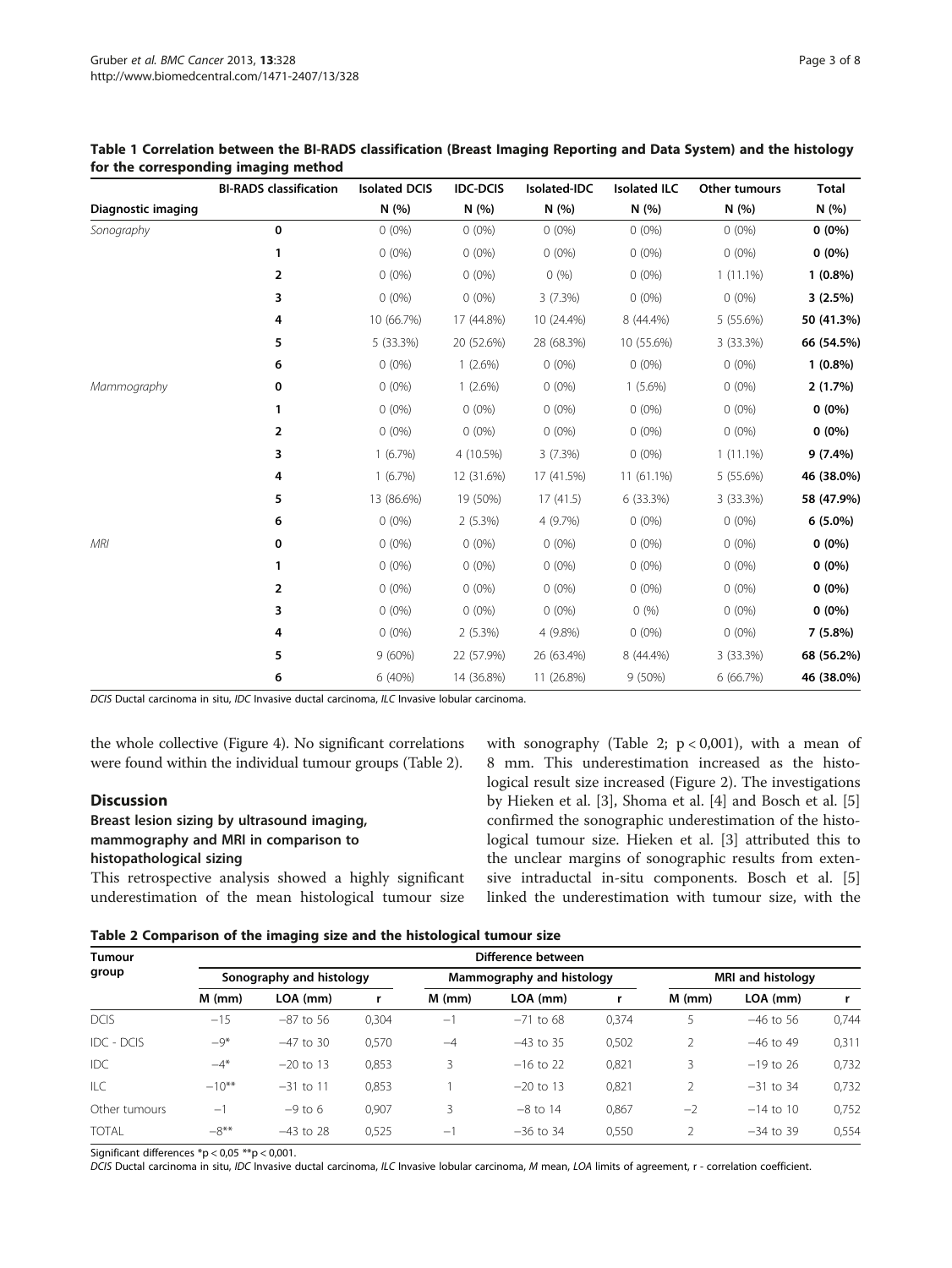<span id="page-3-0"></span>

image presentation exceeding what is possible with the transducer. An alternative technique here would be the panorama mode. This technique allows a complete image to be built from individual sectional sonographic images. The sonographic measurement of masses whose diameters exceed the width of the transducer is thereby made more accurate.

With regard to mammography, our data also show an underestimation of the mean histological result of

1 mm, although this was not found to be significant (Table [2\)](#page-2-0). The study by Hieken et al. [[3\]](#page-6-0) also showed a size underestimation with mammography, which was attributed to the high compression of the breast during the examination. Furthermore, the mammographic size estimation is also negatively affected by breast density.

A non-significant size overestimation of 2 mm in the whole collective was found according to our analysis of the MRI results (Table [2\)](#page-2-0). Onesti et al. [[6\]](#page-6-0) described a significant MRI mean overestimation of 1.06 cm, especially for results of >2 cm in size. This can be traced back to tumours with larger DCIS-components or a higher proportion of fibrotic tissue.

Studies which comparatively analysed the diagnostic measurement accuracy of mammography, sonography and MRI came to the conclusion that MRI offered the best correlation with the histological tumour size [[7-9](#page-6-0)]. For a mean histological tumour size of 2.76 cm, Wasif et al. [\[7](#page-6-0)] identified a mean tumour site of 2.1 cm using mammography, 1.73 cm using sonography and 2.65 cm with MRI. In a study by Boetes et al. [\[9](#page-6-0)] the tumour size with mammography and sonography was underestimated in 14% and 18% of the results respectively, whereas MRI did not show any significant deviation from the histological sizing.

#### Significant underestimation of the histological sizing with ultrasound depending on the tumour type

Out data showed a significant underestimation of the histological size with ultrasound with regard to the

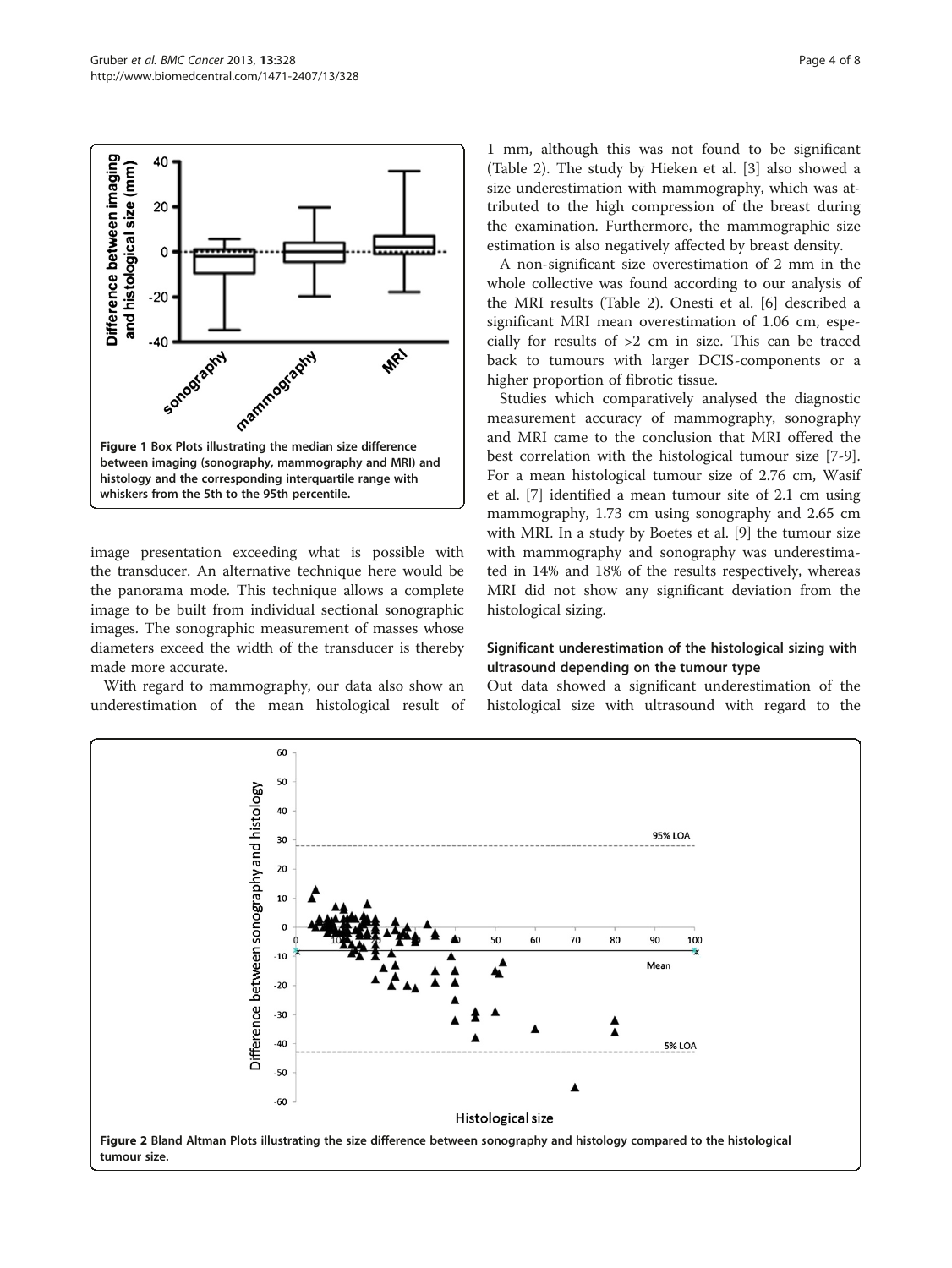<span id="page-4-0"></span>

tumour groups IDC-DCIS ( $p = 0.008$ ), IDC ( $p = 0.008$ ) and ILC  $(p = 0.001)$ . The greatest mean difference between the sonographically measured tumour size and the actual histological tumour size was found for invasive lobular breast cancer (Table [2](#page-2-0)). Pritt et al. [\[10\]](#page-6-0) also described the greatest sonographic size underestimation for ILC compared to IDC or ILC-IDC, with a median of 7.5 mm. Our analysis gave a mean size underestimation of 10 mm in this group. Diagnostic demarcation of the tumour using imaging is made more difficult because of the diffuse, infiltrative growth pattern of ILC [[11\]](#page-6-0). Furthermore, ILC tends towards multifocality because of

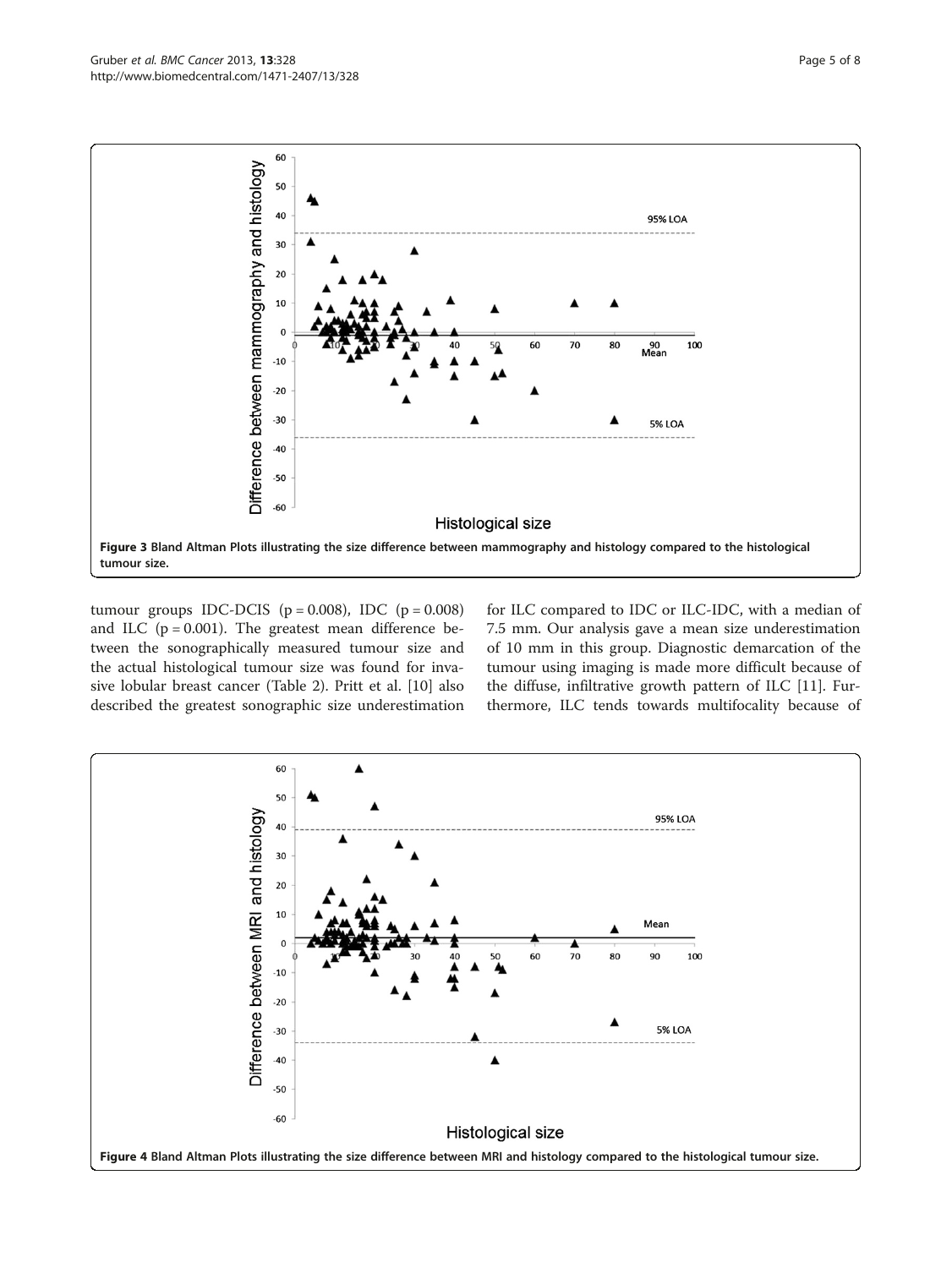the formation of peritumoral satellite foci, and the additional use of MRI for surgical planning is justifiable, as shown by Rodenko GN et al. [\[12\]](#page-6-0).

No significant differences between tumour types and histologically established tumour sizes could be found in our study for mammography and for MRI.

#### Influencing factors of imaging

In contrast to sonography and MRI, the sensitivity of mammography is significantly negatively affected by increasing breast tissue density [\[13](#page-6-0)-[15\]](#page-6-0). Mammographic sensitivity is therefore 30-48% for ACR IV dense glandular breast tissue [[13](#page-6-0),[15](#page-6-0)] , and mostly breast cancer can only be inadequately displayed with this technique (occult). Breast density also influences the exact sizing of tumours. According to the inclusion criteria definition of our study, results were only included which were visible by all three imaging techniques (mammography, sonography and MRI). Overall, there were no significant variations from the histological tumour size for mammography (Table [2\)](#page-2-0).

If imaging malignancy assessment with reference to the individual tumour groups is considered, isolated DCIS is clearly more commonly classified as BIRADS 5 (Table [1\)](#page-2-0) with mammography (86.8%) than with sonography (33.3%) in our analysis, despite predominantly occurring (66.6%) in ACR III-IV density glandular breast tissue. This is due to the fact that DCIS is accompanied by typical suspicious microcalcification in 73 – 98%, which can be identified mammographically independently of the density of the glandular breast tissue [[16-18](#page-6-0)]. Microcalcification is inadequately seen with ultrasound [\[19](#page-6-0)-[21\]](#page-6-0). Soo et al. [[21](#page-6-0)] demonstrated that sonographically conspicious lesions were only detected in 23% of mammographically conspicious microcalcificatons. An exact measurement of the extent of microcalcification is not possible with sonography.

When considering ILC, the detection of clinical findings must be regarded as separate from sizing. In a study by Butler et al. [[22\]](#page-6-0), 39% of the mammographically occult ILC and 88% of ILC were diagnosed using ultrasound. In our assessment, ILC was present in 14.9% of all tumours. ILC was diagnosed as BI-RADS 5 in 55% with sonography and as BI-RADS 5 in 33.3% using mammography. Ultrasound therefore appears to be superior to mammography in the detection of ILC, whereas mammography can more accurately determine the size than ultrasound.

Sizing of ILC using sonography reveals a significant underestimation of tumour size compared to mammography (Table [2](#page-2-0)). In this context, a sonographic influencing factor can be the varying individual interpretation of the malignancy criteria by the various clinicians. For example, the clinical finding size varies depending on whether the hyperechoic margin of a tumour is included or not. In a retrospective analysis, it is always important to question whether all clinicians have interpreted the malignancy criteria in the same way [[23](#page-6-0),[24](#page-6-0)]. Further malignancy criteria which could result in differing interpretation of the tumour size are the dorsal acoustic attenuation, the blurred margin and as well as infiltration of the vessels in Doppler sonography [\[25,26](#page-6-0)]. Although sonoelastography presents with a lower interobserver variability than conventinal B-mode imaging, Isermann et al. [[27](#page-6-0)] found no significant advantage in breast lesion sizing of this technique.

Modern ultrasound equipment also usually operates with complex image processing software. A danger of the image processing is that clinical findings are modified or so embellished that the interpretation of the classical malignancy criteria done up to now is no longer possible [[28\]](#page-7-0). This could also lead to anomalies in the sizing of focal findings.

In contrast to mammography and sonography, all tumours were correctly preoperatively classified as requiring further clarification (> BI-RADS IV) with MRI, (Table [1\)](#page-2-0), and 38% of cases were already histologically confirmed (BI-RADS 6). With regard to sizing, there is a non-significant overestimation of size with MRI in all tumour groups. Analogous to our data, other studies [[29-32](#page-7-0)] show that MRI is superior to both mammography and sonography in the diagnosis of DCIS and ILC. In a study by Kuhl et al. [\[30](#page-7-0)], MRI showed sensitivity for all DCIS cases, whether with or without microcalcification, of 98%. For mammography, which relies on the interpretation of suspicious microcalcification and therefore does not detect all DCIS cases, the sensitivity was only 52% [[30](#page-7-0)]. Berg et al. [\[29](#page-7-0)] could also show that MRI exhibited a sensitivity of 89% compared to 55% sensitivity for mammography and 47% for ultrasound.

#### Study limitations

Investigator influence during the malignancy assessment of the results due to previous knowledge of the results of other imaging techniques cannot be excluded. 38% of the MRI results were BI-RADS 6-lesions and were therefore histologically confirmed first of all. However, this study considered sizing and not malignancy assessment; therefore this does not appear to have any influence on the results. Moreover study population was retrospectively analysed and limited to only those patients with cancer visible on all three imaging modalities.

#### Conclusions

According the data from this study (see Table [2](#page-2-0)), the following points should be observed for the implementation of valid breast cancer sizing: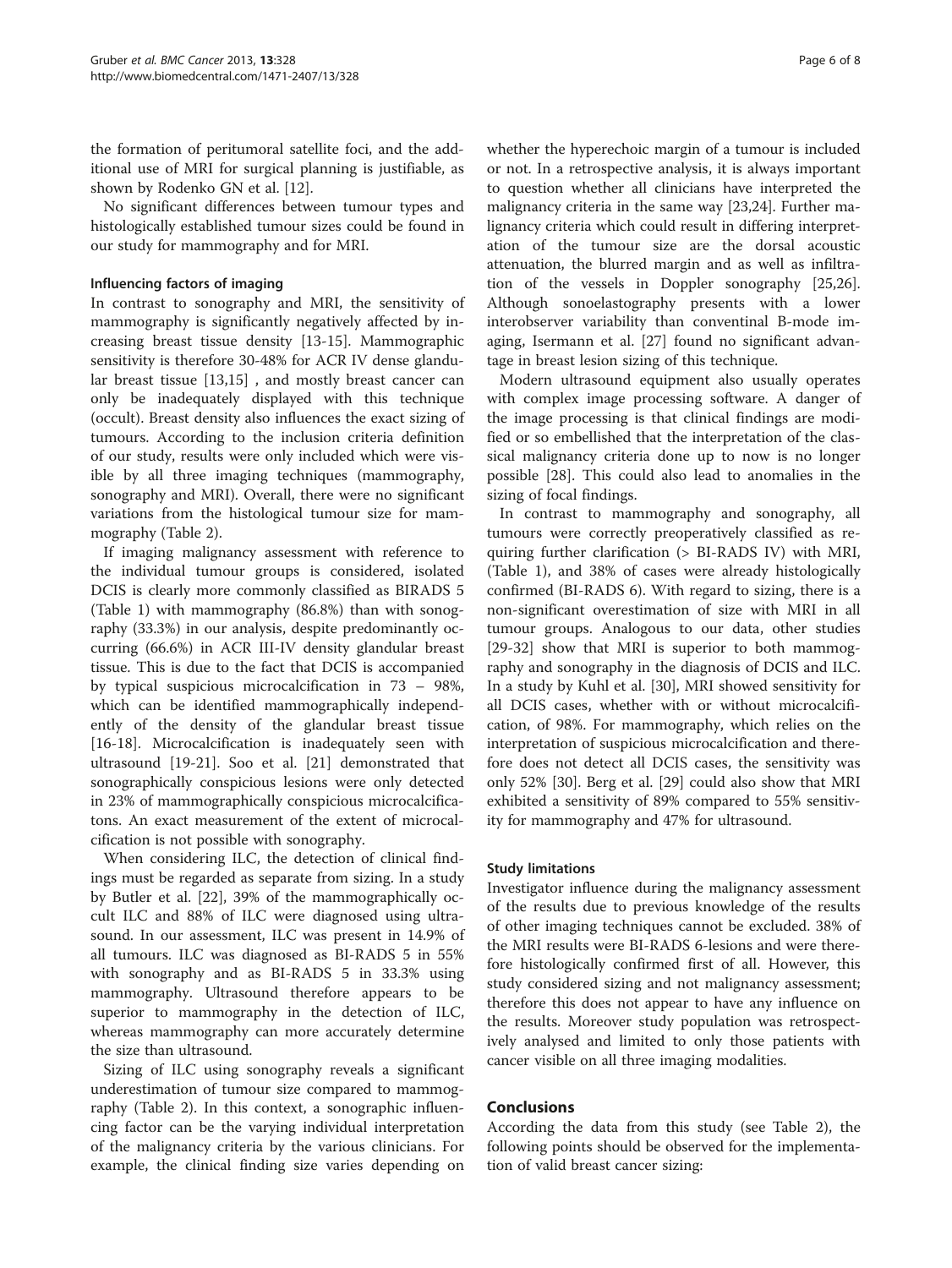- <span id="page-6-0"></span>1. IDC can be measured well with all three imaging methods; MRI and mammography are the more exact methods, whilst sonography showed a significant underestimation of the results.
- 2. IDC with extensive DCIS involvement can be most accurately measured with MRI. Ultrasound leads to a significant size underestimation on average.
- 3. According to our data, DCIS alone can be most accurately measured using mammography. Mammography and MRI show no significant variations from the mean tumour size compared to histology.
- 4. ILC is measured most accurately using MRI and mammography, provided that the results are visible with mammography. Sonography leads to a significant underestimation of the mean tumour size.

From these results, we conclude that for surgical planning, the histological subtype should be included in the imaging interpretation in order to estimate the tumour size as accurately as possible.

#### Abbreviations

ACR: American College of Radiology; BI-RADS: Breast Imaging Reporting and Data System; DCIS: Ductal carcinoma in situ; IDC: Invasive ductal carcinoma; ILC: Invasive lobular carcinoma; LOA: Limits of agreement; MIP: Maximum intensity projection.

#### Competing interests

The authors declare that they have no competing interests.

#### Authors' contributions

IG carried out imaging and measurements. MR carried out measurements. KK participated in the design of the study and performed the statistical analysis. AS participated in the histological workup. KS carried out imaging and measurements. AH participated in the design of the study and performed the statistical analysis. DW participated in the study design and its coordination. MH participated in the study design and its coordination, imaging, measurements and surgery. All authors read and approved the final manuscript.

#### Author details

<sup>1</sup>Department of Obstetrics and Gynecology, University Hospital of Tuebingen, Calwer Street 7, 72076, Tuebingen, Germany. <sup>2</sup>Institute of Pathology and Neuropathology, University Hospital of Tuebingen, Liebermeister Street 8, 72079, Tuebingen, Germany. <sup>3</sup>Department of Radiology, Diagnostic and Interventional Radiology, University Hospital of Tuebingen, Hoppe-Sailer-Street 3, 72076, Tuebingen, Germany.

#### Received: 4 September 2012 Accepted: 30 June 2013 Published: 5 July 2013

#### References

- American College of Radiology (ACR): Breast Imaging Reporting and Data System Altlas (BI-RADS Atlas). 4th edition. Reston, VA 20191, USA; 2003.
- 2. Madjar H, Ohlinger R, Mundinger A, Watermann D, Frenz JP, Bader W, Schulz-Wendtland R, Degenhardt F: BIRADS-Analogue Degum Criteria for Findings in Breast Ultrasound – Consensus of the DEGUM Committee on Breast Ultrasound. Ultraschall in Med 2006, 27:374–379.
- Hieken TJ, Harrison J, Herreros J, Velasco JM: Correlating sonography, mammography, and pathology in the assessment of breast cancer size. Am J Surg 2001, 182:351–354.
- 4. Shoma A, Moutamed A, Ameen M, Abdelwahab A: Ultrasound for accurate measurement of invasive breast cancer tumor size. Breast J 2006, 12:252–256.
- 5. Bosch AM, Kessels AG, Beets GL, Rupa JD, Koster D, van Engelshoven JM, von Meyenfeldt MF: Preoperative estimation of the pathological breast tumour size by physical examination, mammography and ultrasound: a prospective study on 105 invasive tumours. Eur J Radiol 2003, 48:285–292.
- 6. Onesti JK, Mangus BE, Helmer SD, Osland JS: Breast cancer tumor size: correlation between magnetic resonance imaging and pathology measurements. Am J Surg 2008, 196:844–848. discussion 849–850.
- 7. Wasif N, Garreau J, Terando A, Kirsch D, Mund DF, Giuliano AE: MRI versus ultrasonography and mammography for preoperative assessment of breast cancer. Am Surg 2009, 75:970–975.
- 8. Davis PL, Staiger MJ, Harris KB, Ganott MA, Klementaviciene J, McCarty KS Jr, Tobon: Breast cancer measurements with magnetic resonance imaging, ultrasonography, and mammography. Breast Cancer Res Treat 1996, 37:1-9.
- 9. Boetes C, Mus RD, Holland R, Barentsz JO, Strijk SP, Wobbes T, Hendriks JH, Ruys: Breast tumors: comparative accuracy of MR imaging relative to mammography and US for demonstrating extent. Radiology 1995, 197:743–747.
- 10. Pritt B, Ashikaga T, Oppenheimer RG, Weaver DL: Influence of breast cancer histology on the relationship between ultrasound and pathology tumor size measurements. Mod Pathol 2004, 17:905–910.
- 11. Skaane P, Skjorten F: Ultrasonographic evaluation of invasive lobular carcinoma. Act Radiol 1999, 40:369–375.
- 12. Rodenko GN, Harms SE, Pruneda JM, Farrell RS Jr, Evans WP, Copit DS, Krakos PA, Flamig DP: MR imaging in the management before surgery of lobular carcinoma of the breast: correlation with pathology. Am J Roentgenol 1996, 167:1415–1419.
- 13. Kolb TM, Lichy J, Newhouse JH: Comparison of the performance of screening mammography, physical examination, and breast US and evaluation of factors that influence them: an analysis of 27,825 patient evaluations. Radiology 2002, 225:165–175.
- 14. Sardanelli F, Giuseppetti GM, Panizza P, Bazzocchi M, Fausto A, Simonetti G, Lattanzio V, Del Maschio A: Sensitivity of MRI versus mammography for detecting foci of multifocal, multicentric breast cancer in fatty and dense breasts using the whole breast pathologic examination as a gold standard. AJR Am J Roentgenol 2004, 183:1149-1157.
- 15. Mandelson MT, Oestreicher N, Porter PL, White D, Finder CA, Taplin SH, White E: Breast density as a predictor of mammographic detection: comparison of interval-and screen-detected cancers. J Natl Cancer Inst 2000, 92:1081–1087.
- 16. Ikeda DM, Andersson I: Ductal carcinoma in situ: atypical mammographic appearances. Radiology 1989, 172:661–666.
- 17. Dershaw DD, Abramson A, Kinne DW: Ductal carcinoma in situ: mammographic findings and clinical implications. Radiology 1989, 170:411–415.
- 18. Stomper PC, Margolin FR: Ductal carcinoma in situ: the mammographer's perspective. AJR Am J Roentgenol 1994, 162:585–591.
- 19. Kopans DB, Meyer JE, Lindfers KK: Whole-breast US imaging: four-year follow-up. Radiology 1985, 157:505–507.
- 20. Yang WT, Tse GM: Sonographic, mammographic, and histopathologic correlation of symptomatic ductal carcinoma in situ. AJR Am J Roentgenol 2004, 182:101–110.
- 21. Soo MS, Baker JA, Rosen EL: Sonographic detection and sonographically guided biopsy of breast microcalcifications. AJR Am J Roentgenol 2003, 180:941–948.
- 22. Butler RS, Venta LA, Wiley EL, Ellis RL, Dempsey PJ, Rubin E: Sonographic evaluation of infiltrating lobular carcinoma. AJR Am J Roentgenol 1999, 172:325–330.
- 23. Lenz S: Breast ultrasound in office gynecology--ten years of experience. Ultraschall Med 2011, 32(Suppl 1):3–7.
- 24. Varga D, Woeckel A, Wagner J, Koretz K, Kreienberg R, Sauer G: Value of ultrasound in preoperative local staging in early breast cancer. Ultraschall Med 2011, 32:387–392.
- 25. Madjar H, Sauerbrei W, Hansen L: Multivariate analysis of flow data in breast lesions and validation in a normal clinical setting. Ultraschall Med 2011, 32:511–517.
- 26. Ohlinger R, Frese H, Paepke S, Heyer H, Köhler G, Schwesinger G, Grunwald S: Ultrasonographic: compared to histologic sizing of benign and malignant breast Lesions. Geburtsh Frauenheilk 2006, 66:373–376.
- 27. Isermann R, Grunwald S, Hatzung G, Könsgen-Mustea D, Behrndt PO, Geaid AA, Jäger B, Ohlinger R: Breast Lesion Sizing by B-Mode Imaging and sonoelastography in Comparison to Histopathological Sizing – a prospective study. Ultraschall Med 2011, 32:21–26.